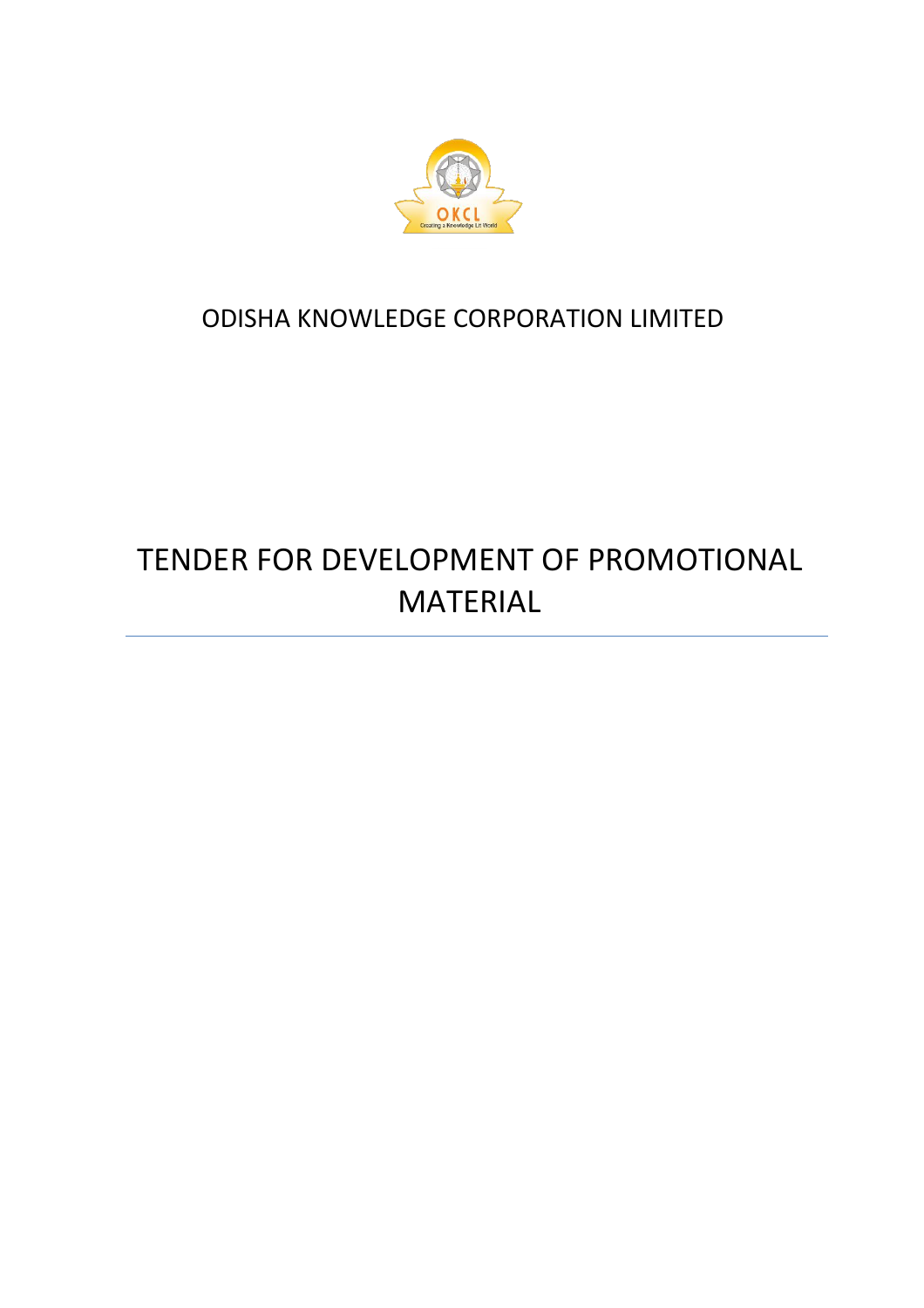#### SHORT TENDER CALL NOTICE

OKCL invites Tender Document submission from experienced and reputed Creative Agencies for developing New Centre Registration Kit for its Authorised Learning Centres. The agency shall be required for co-ordination and development of all/partial material(s) as per guidelines provided by OKCL. The tender document is available in the website of www.okcl.org, which may be downloaded for use. Interested parties may submit their proposal super-scribing as **"**Tender for Development of Promotional Material" to the undersigned through speed post / Registered Post at OKCL office which should reach on or before **11.00 A.M** of **14.02.2022** positively and the same will be opened at **3.00 P.M** of the same date. Alternatively, the documents may be sent by mail to [accounts@okcl.org.](mailto:accounts@okcl.org) The undersigned reserves the right to reject any or all the tender without assigning any reason thereof.

> Sd/- **Managing Director Odisha Knowledge Corporation Limited 01-02-2022**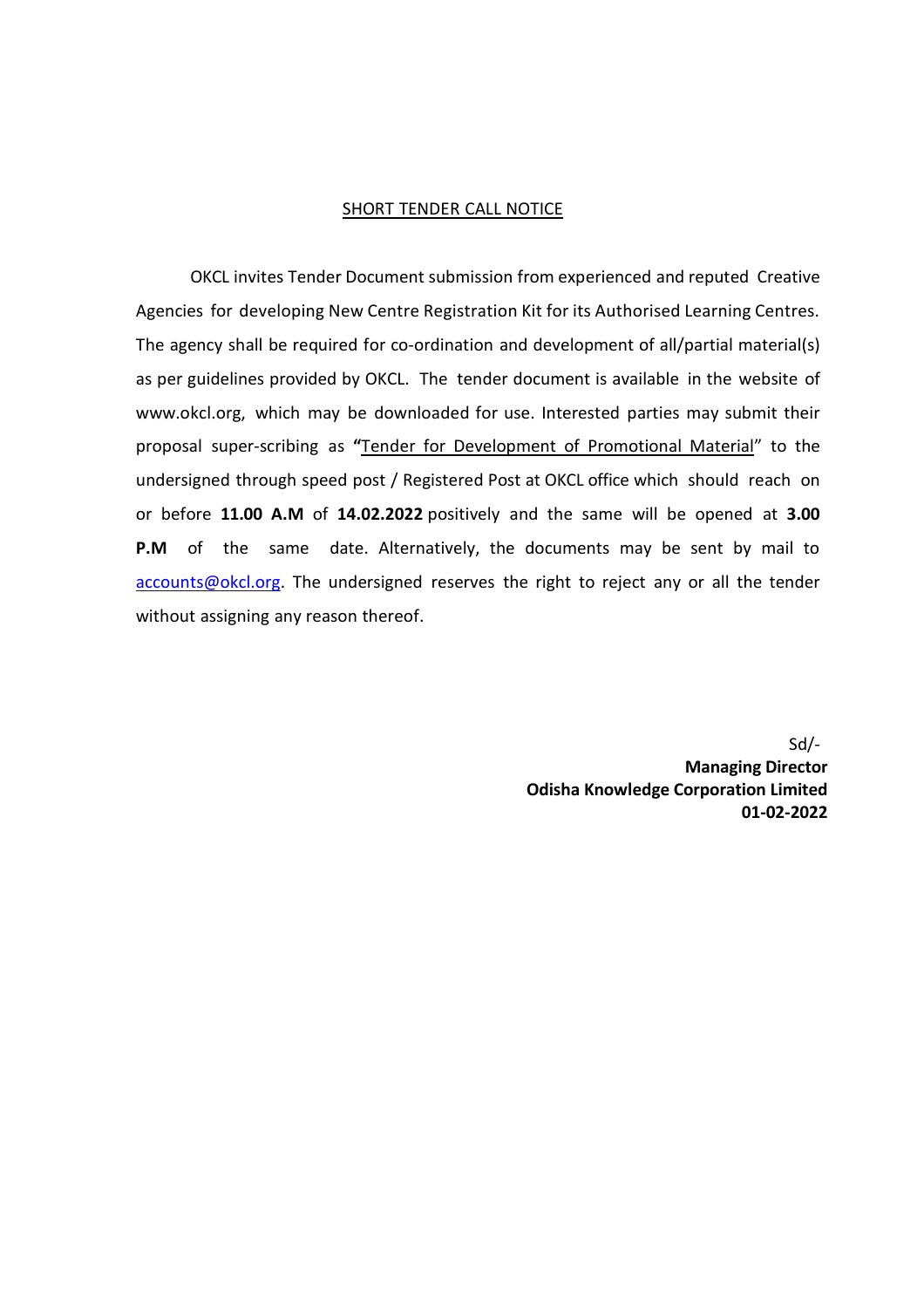# **ODISHA KNOWLEDGE CORPORATION LIMITED**

Plot no- 108/3607, Behind Pal Heights, Jaydev Vihar, Bhubaneswar-751013

### **TERMS AND CONDITIONS**

#### **1. Tender/Bid Document:**

The prospective bidders/agency may download the complete set of the tender documents directly from the website at [www.okcl.org](http://www.okcl.org/) and submit the same to OKCL with sign & seal on each and every page. Managing Director, OKCL shall have no responsibility for any delay / omission on part of the bidder. The tender application will be rejected if the bidder changes any clause or Annexure of the bid document downloaded from the website, or not submitted on or before the due date or not supported by necessary documents & Earnest deposit money.

#### **2. Bid Submission:**

- a) The tender shall be submitted **in two bid system** i.e. Technical Bid & Financial Bid. Financial Bid contains only the price Bid as per Annexure – I and Technical Bid contains all other documents as per the tender terms except Price format. The Technical Bid & Financial Bid will be covered in two separate envelopes clearly written on the top of the envelope as **Technical Bid & Financial Bid** respectively and these two bids will be covered in a big envelope super scribed as **"Tender for Development of Promotional Material".**
- b) The tender shall be for all/partial item(s) as described in the schedule of requirement and specification. The price bid is specified in **Annexure- I,** which should be used at the time of submission of tender.
- c) The quoted bid price shall be inclusive of all taxes and including packaging, transportation, and delivery at OKCL's office.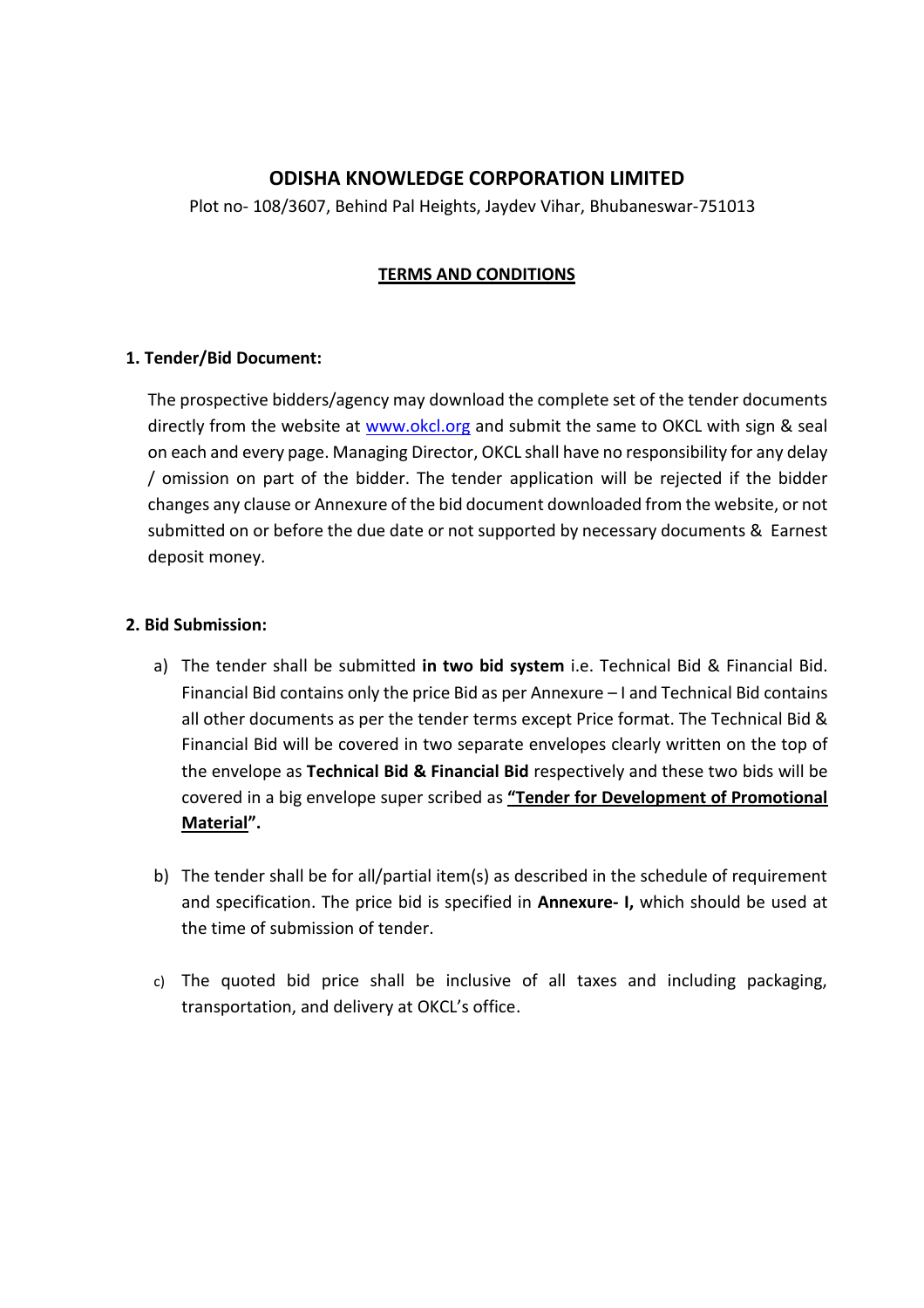- **3.** Each bidder shall submit tender as mentioned in the tender document. Submission of bid without the Earnest Money Deposit shall be rejected.
- **4.** The bidder shall submit up-to-date self-attested photocopy of GST Registration certificate along with PAN Card copy.
- **5.** The tender paper downloaded from the website should be signed by the bidder at bottom of each pages with their official seal duly affixed.
- **6.** Bids may also be scanned and submitted through e-mail to [accounts@okcl.org](mailto:accounts@okcl.org) with 2 separate folders marking as Technical Bid and Financial Bid. Financial Bid is to be sent in a password protected document. The password for the same shall be made known by the vendor at the time of opening of bid to OKCL.
- **6.** OKCL may give full/partial order to one or many bidders based on L1 price and/or quality specifications.
- **7.** The Work Order for the materials shall be released before 15.02.2022 and delivery of the materials should be completed on or before 28.02.2022**.**
- **8.** Full payment will be made within 15 days of satisfactory delivery of the items supported with original bills & challans after deducting necessary statutory deductions and deductionsif any subject to Point No. 15,16 and 17 referred below.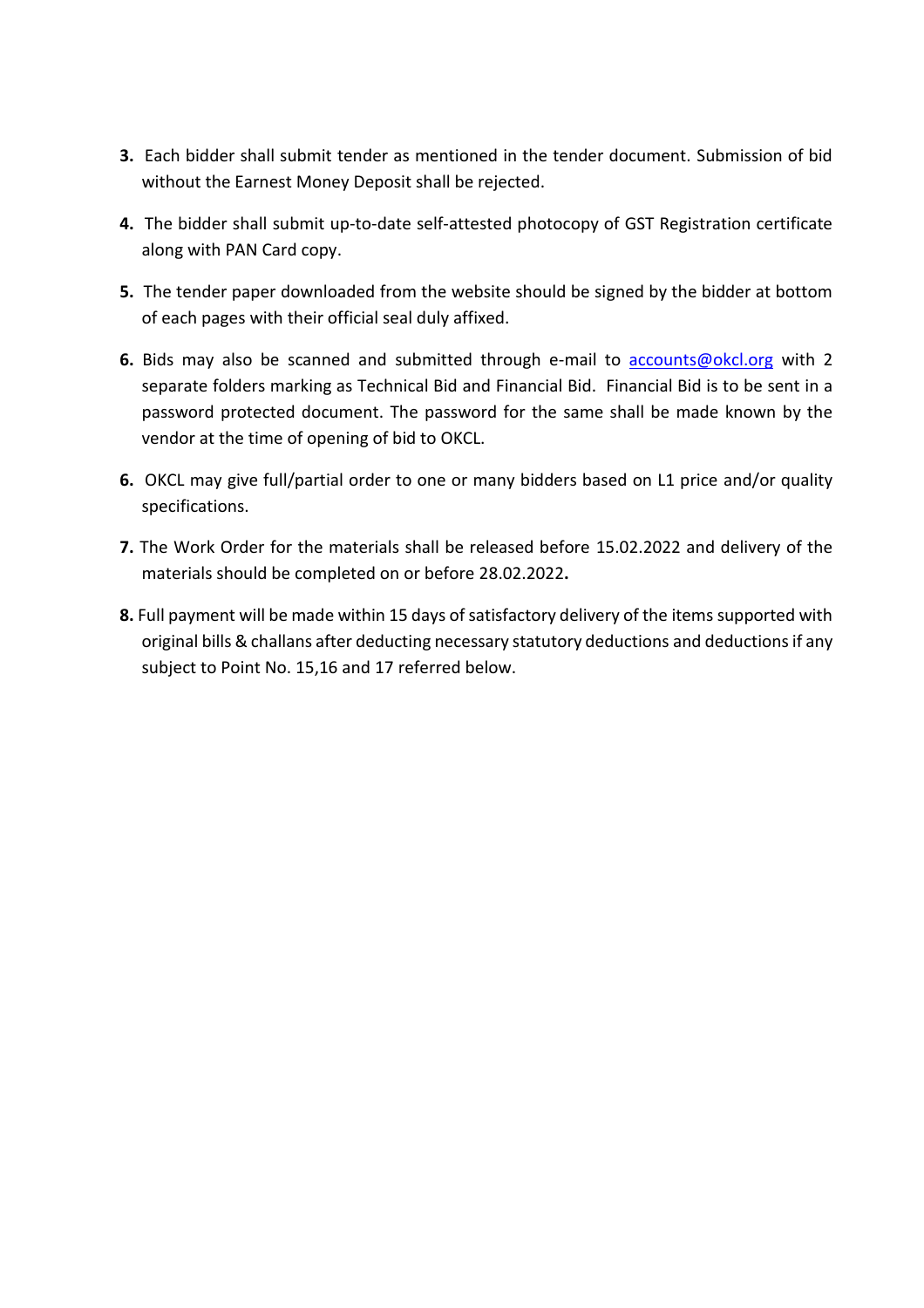### **9. Eligibility Criteria:**

| SI. | <b>Basic</b><br><b>Requirement</b> | <b>Specific Requirements</b>                                                                                                                                                                                                                                                                                                                                                                              | <b>Documents</b><br><b>Required</b>                                                                                                                             |  |
|-----|------------------------------------|-----------------------------------------------------------------------------------------------------------------------------------------------------------------------------------------------------------------------------------------------------------------------------------------------------------------------------------------------------------------------------------------------------------|-----------------------------------------------------------------------------------------------------------------------------------------------------------------|--|
| 1)  | Legal Existence                    | The Bidder should have all necessary & applicable<br>registrations under Companies Act, Income Tax Act,<br>GST, Employee Provident Fund Rules, ESI and proof<br>of operating for at least five years.                                                                                                                                                                                                     | Certificates<br>of incorporation,<br>Pan Card, GST &<br>other Registration<br>certificates as per<br>applicability                                              |  |
| 2)  | Technical<br>Capability            | The bidder should have at least 3 years of experience<br>in similar field.                                                                                                                                                                                                                                                                                                                                | Order for work or<br>Letter of Award.<br>Experience<br>Details.(Annexure<br>$\vert \vert \vert$                                                                 |  |
| 3)  | <b>Turn Over</b>                   | Bidders should have an average turnover of<br>minimum Rs. 15 lakhs in last 3 Financial Years.                                                                                                                                                                                                                                                                                                             | Audited Profit &<br>Loss Account of<br>last 3 Financial<br>Years (2018-19,<br>2019-20, 2020-21)<br>or Turnover<br>Certificate from a<br>Chartered<br>Accountant |  |
| 4)  | <b>Blacklisting</b>                | A self-certified letter by the authorized<br>signatory of the bidder that the bidder has not<br>been blacklisted by any Central / State<br>Government (Central/State Government and Public<br>Sector) or under a declaration of ineligibility for<br>corrupt or fraudulent practices as of date of Bid<br>Submission must be submitted on original letter<br>head of the bidder with signature and stamp. | A Self Certified<br>letter by<br>authorized<br>signatory<br>(Annexure - IV)                                                                                     |  |

**10.** The bids are liable to be rejected if any of the above conditions are not complied with.

**11**. The bids are to be accompanied with **sample material/paper** which should be signed and stamped by the bidder. This shall be used for verification at the time of delivery of materials. If bid is sent by e-mail, then these sample papers are to be submitted to OKCL before the closing date i.e. 14.02.2022**.** 

# **12. Earnest Money Deposit:**

Bidder will submit EMD of Rs. 5000/- in the shape of Demand Draft/Pay Order from any nationalized bank in favor of **"ODISHA KNOWLEDGE CORPORATION LIMITED"** payable at **Bhubaneswar**. The same will be refunded to the bidders (except selected bidder) without interest after completion of delivery.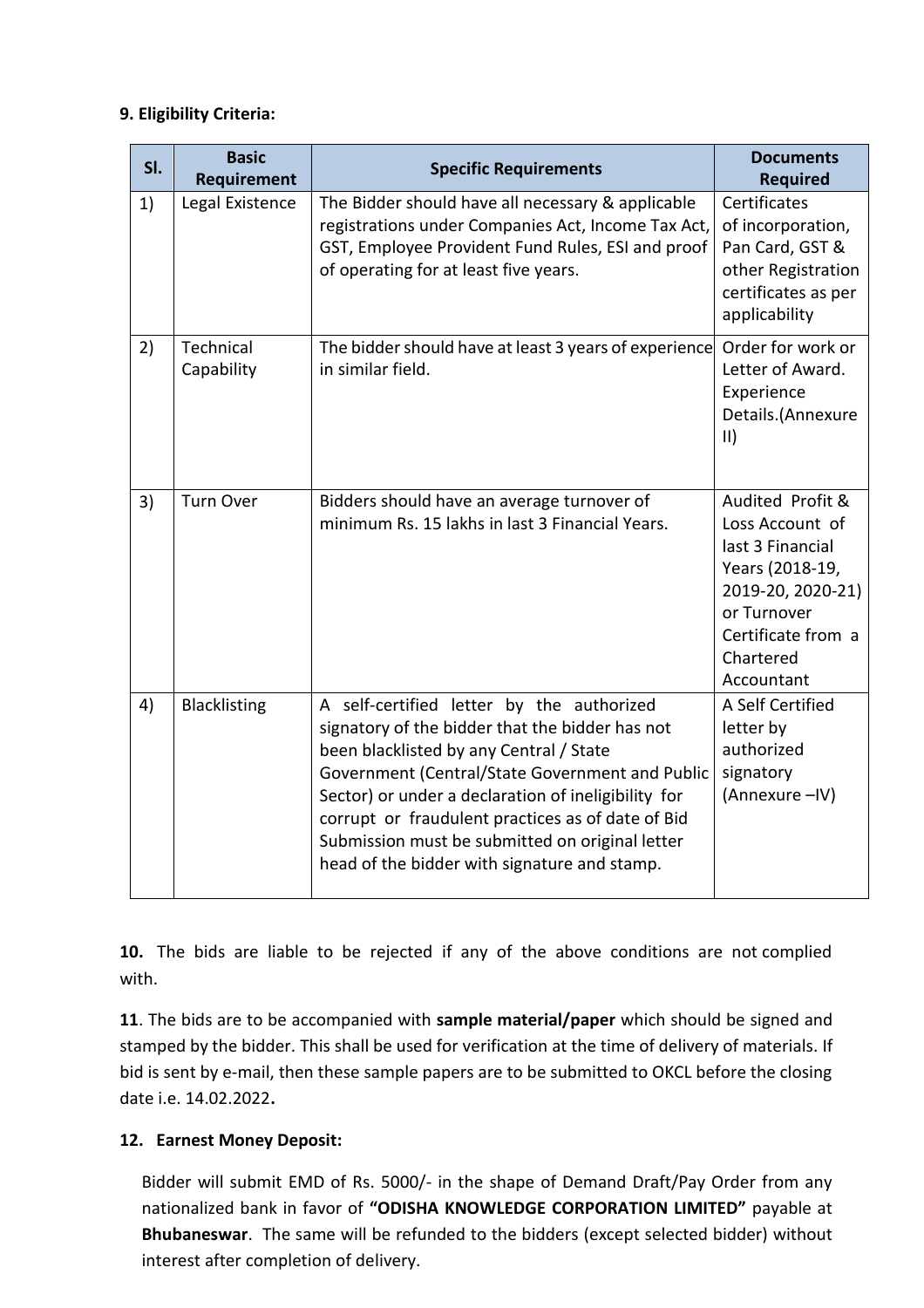- **13.** The work order will be placed to the selected bidder whose bid has been determined to be substantially responsive. A bidder who fulfils the minimum eligibility criteria as per clause no 9, will be considered for taking part next level bidding i.e. Financial Bid. The L-1 Bidder whose quality specifications are satisfactory in the Financial Bid will be awarded the contract.
- **14.** In case, the firm fails to execute the order, the EMD will be forfeited and necessary legal action shall be taken to blacklist the firm.
- **15.** In case of any defects or deviation from the specifications of Work order, penalty at such rates as per the decision of the OKCL management shall be levied. Decision of Managing Director, OKCL will be final in this regard.
- **16.** Penalty of 5% (Maximum 10%) of order value per week would be imposed for nonobservance of schedule of delivery. However MD-OKCL is authorized to waive the delay penalty if the delay is not attributable to the fault of bidder.
- **17.** Retention money of 5% of order value shall be retained for satisfactory quality and quantity verification and shall be released after a retention time period of 30 days.
- **18.** Any effort by a bidder to influence the purchaser in its decision on bid evaluation may result in rejection of the bidder's offer.
- **19.** Any legal disputes arising out of this are subject to Bhubaneswar jurisdiction only.
- **20.** Bidders may be present in person or their authorized representative during the opening of bids at **03:00 PM on 14.02.2022** at OKCL's Regd. Office, Bhubaneswar**.**

Sd/- **Managing Director Odisha Knowledge Corporation Limited 01-02-2022**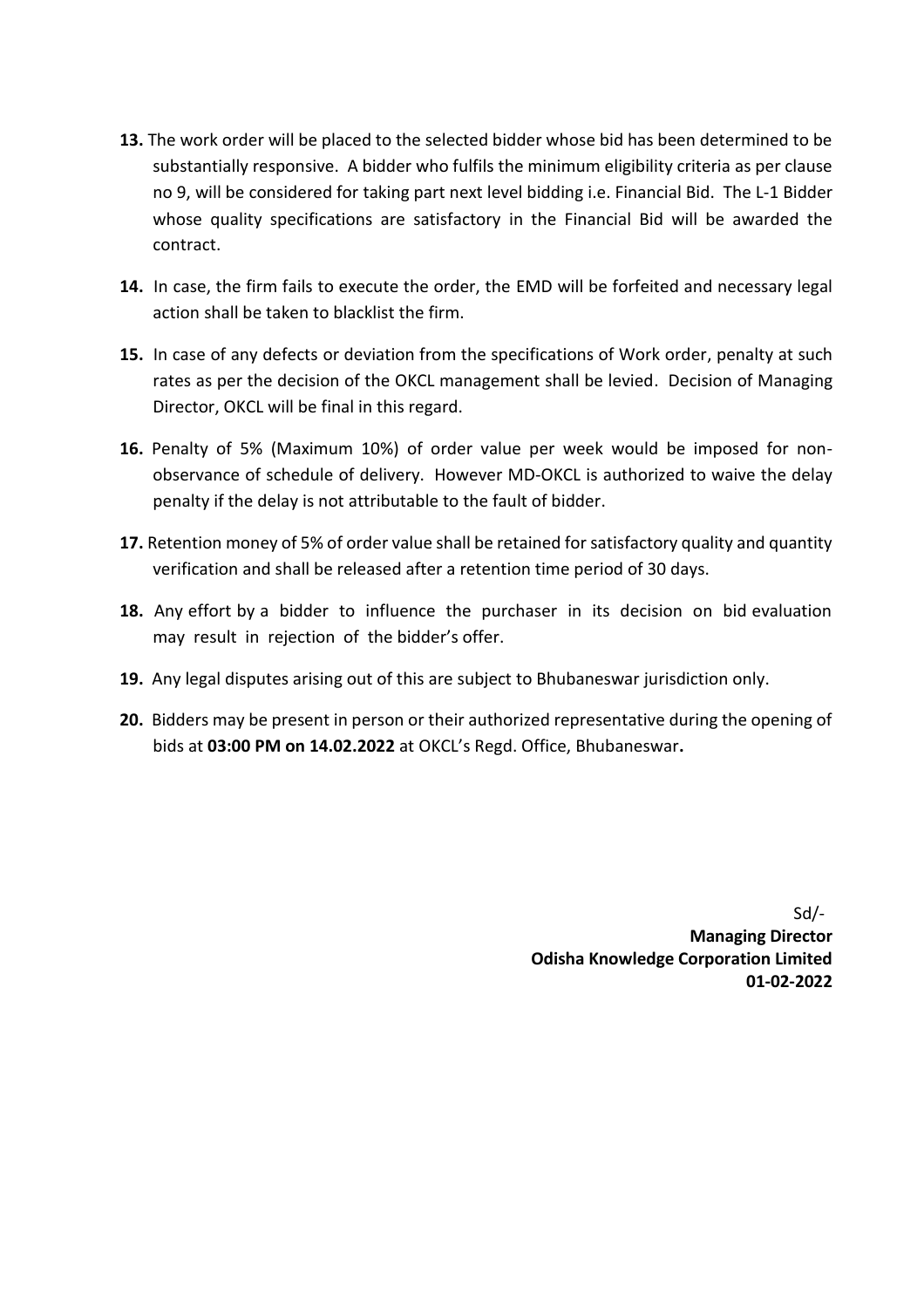#### **Annexure - I**

# Requirement and specification along with **Format for submission of Bid Price**

| Sr.No.         | <b>Items</b>                                                                                                                                                                                                                                                                                                                                          | <b>QTY</b> | <b>Amount(In Rs.)</b> |
|----------------|-------------------------------------------------------------------------------------------------------------------------------------------------------------------------------------------------------------------------------------------------------------------------------------------------------------------------------------------------------|------------|-----------------------|
| 1              | <b>ALC KIT BAG</b><br>Type: Gym Bag/ Sports Duffel with<br>Branding (Box type)<br>Size: 20", 15", 6"<br>Polyester 200 GSM, Heavy Duty, Wipe<br>with a clean dry cloth (strong quality)<br>One main compartment with zip<br>closure, Dual carry handles, single<br>colour printing<br>Design/Pattern: Plain                                            | 500 nos.   |                       |
| $\overline{2}$ | <b>FACE MASK WITH BRANDING</b><br>Material: dot knit(sports material)<br>White colour double layer mask with<br>Multi colour printing                                                                                                                                                                                                                 | 5000 nos.  |                       |
| 3              | <b>T-SHIRT</b><br>170 GSM dot knit/normal knit/micro<br>knit fabric. Colour white, neck collar<br>and cuff, button line -orange. Standard<br>slit and tool tape stitching Poly-pack<br>and iron folding Digital logo print front,<br>back and both sleeves, With 2 set<br>button. The sizes of the T-shirts are as<br>below: L(40) - 500 XL(42) - 500 | 1000 nos.  |                       |
| 4              | <b>CAP</b><br>Material: Cotton with polyester mix<br>Free size white colour with front logo<br>multi-color digital printing                                                                                                                                                                                                                           | 1000 nos.  |                       |

| 5. | <b>POSTER (5 Designs)</b>              | 3000 nos. |  |
|----|----------------------------------------|-----------|--|
|    | Size: 11" x 17" Paper: 130 GSM Art     |           |  |
|    | paper Printing: One-side Multi colour  |           |  |
| 6  | DANGLER ( $3 \times 2 = 6$ Designs)    | 3000 nos. |  |
|    | Size: 28 x 21cm Paper: 250 GSM Art     |           |  |
|    | Board Printing: Both side multi-colour |           |  |
|    | printing Cutting: Shape cutting as per |           |  |
|    | design Fabrication :<br>Hanging        |           |  |
|    | arrangement with good<br>quality       |           |  |
|    | cotton/nylon thread                    |           |  |
|    | <b>SUN PACK</b>                        | 2500 nos. |  |
|    | Size: $1.5' \times 1'$                 |           |  |
|    | Double Colour Screen printing          |           |  |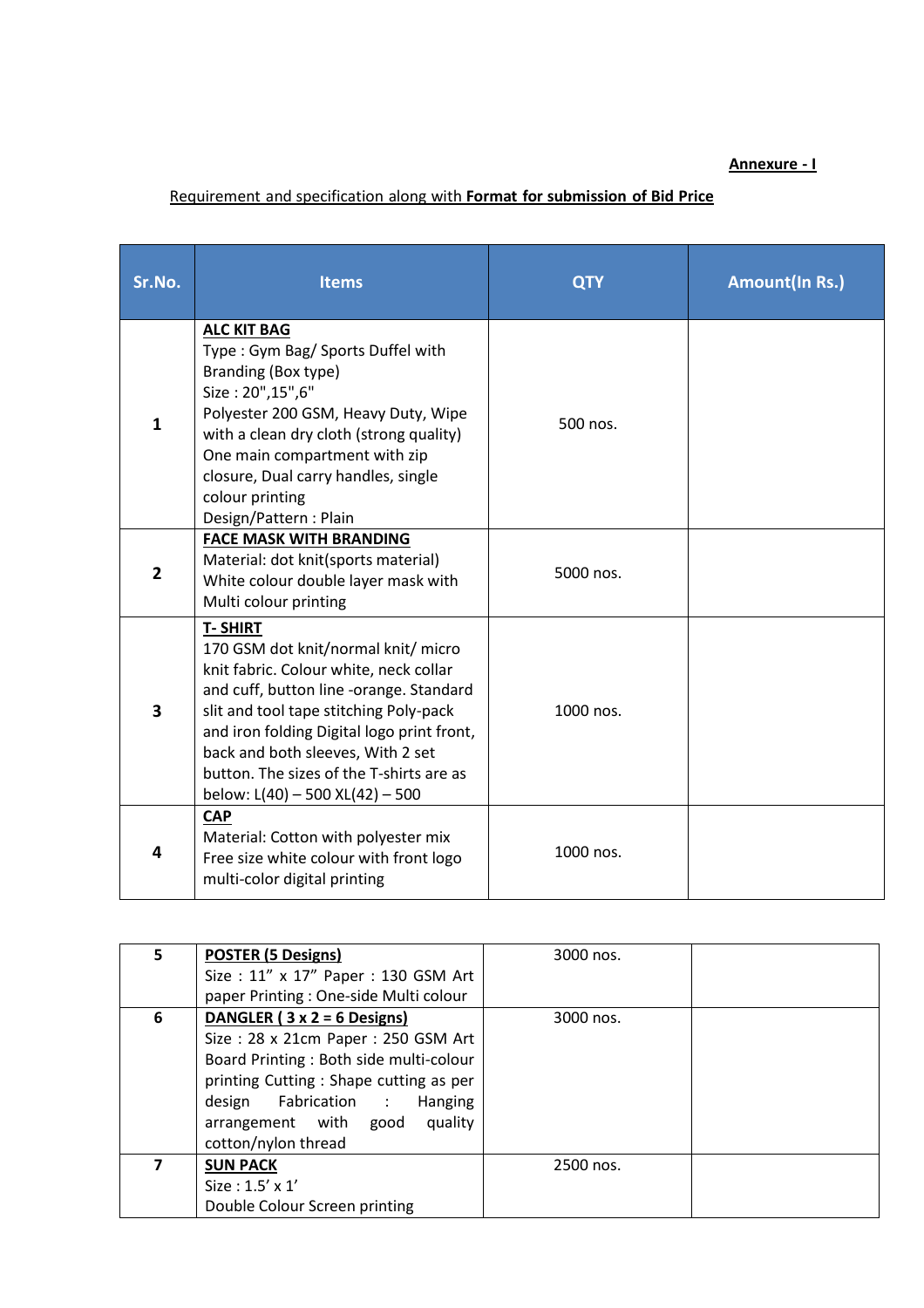| 8  | <b>BANNER</b>                           | 500 nos.   |  |
|----|-----------------------------------------|------------|--|
|    | Size: 6' x 4' Star flex with 4 eyelets. |            |  |
|    |                                         |            |  |
|    |                                         |            |  |
| 9  | <b>LEAFLET</b>                          | 50000 nos. |  |
|    | Size : A5 $(1/8)$                       |            |  |
|    | Printing: Bothside multi color printing |            |  |
|    | Paper: 90 GSM Art paper                 |            |  |
| 10 | <b>OS-CIT APPLICATION FORM</b>          | 50000 nos. |  |
|    | Size: 22 x 28 cm One-sided with multi-  |            |  |
|    | <b>GSM</b><br>colour printing Paper: 70 |            |  |
|    | Maplitho                                |            |  |
| 11 | <b>STICKER FOR BIKE/CAR</b>             | 1000 nos.  |  |
|    | Sheet Size: A4                          |            |  |
|    | Paper: 100 GSM sticker paper            |            |  |
|    | Multi-colour printing with coring       |            |  |
| 12 | <b>BOOKLET</b>                          | 500 nos.   |  |
|    | Size : A4                               |            |  |
|    | Paper: 220 GSM Art Board Printing:      |            |  |
|    | Multi-colour printing<br>Gloss<br>with  |            |  |
|    | Lamination                              |            |  |
|    | Pages: 16 pages including cover page    |            |  |
|    | <b>Stitching: Centre Stapling</b>       |            |  |

The prices given above are inclusive of all taxes, freight, insurance etc.

Goods to be delivered at OKCL's regd. office.

| Grand | Total including of all |  | Taxes: | Rs. | (Rupees |
|-------|------------------------|--|--------|-----|---------|
|       |                        |  |        |     |         |

Date: Name and Address of the Firm

Place: Signature of the bidder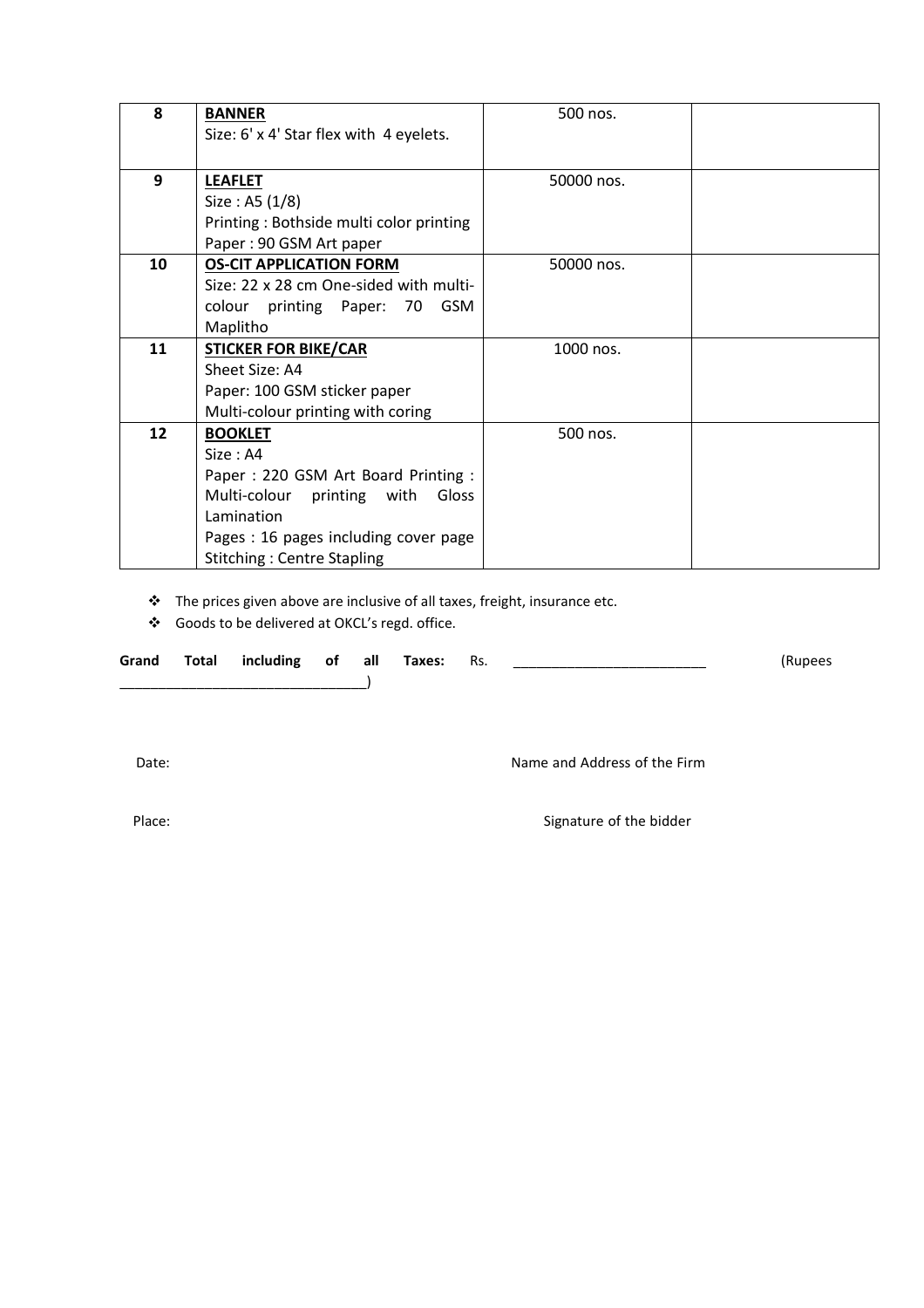#### **Annexure-II**

# **Format for submission of past performance**

| SI.<br>No. | Year    | Order<br>No. with Date | Order<br>value<br>(Rs.) | Name of<br>the Organisation<br>/Department | Role and<br>Responsibility<br>performed |
|------------|---------|------------------------|-------------------------|--------------------------------------------|-----------------------------------------|
| 01         | 2018-19 |                        |                         |                                            |                                         |
| 02         | 2019-20 |                        |                         |                                            |                                         |
| 03         | 2020-21 |                        |                         |                                            |                                         |

Date:  $\blacksquare$  Date:  $\blacksquare$ 

Place: Signature of the bidder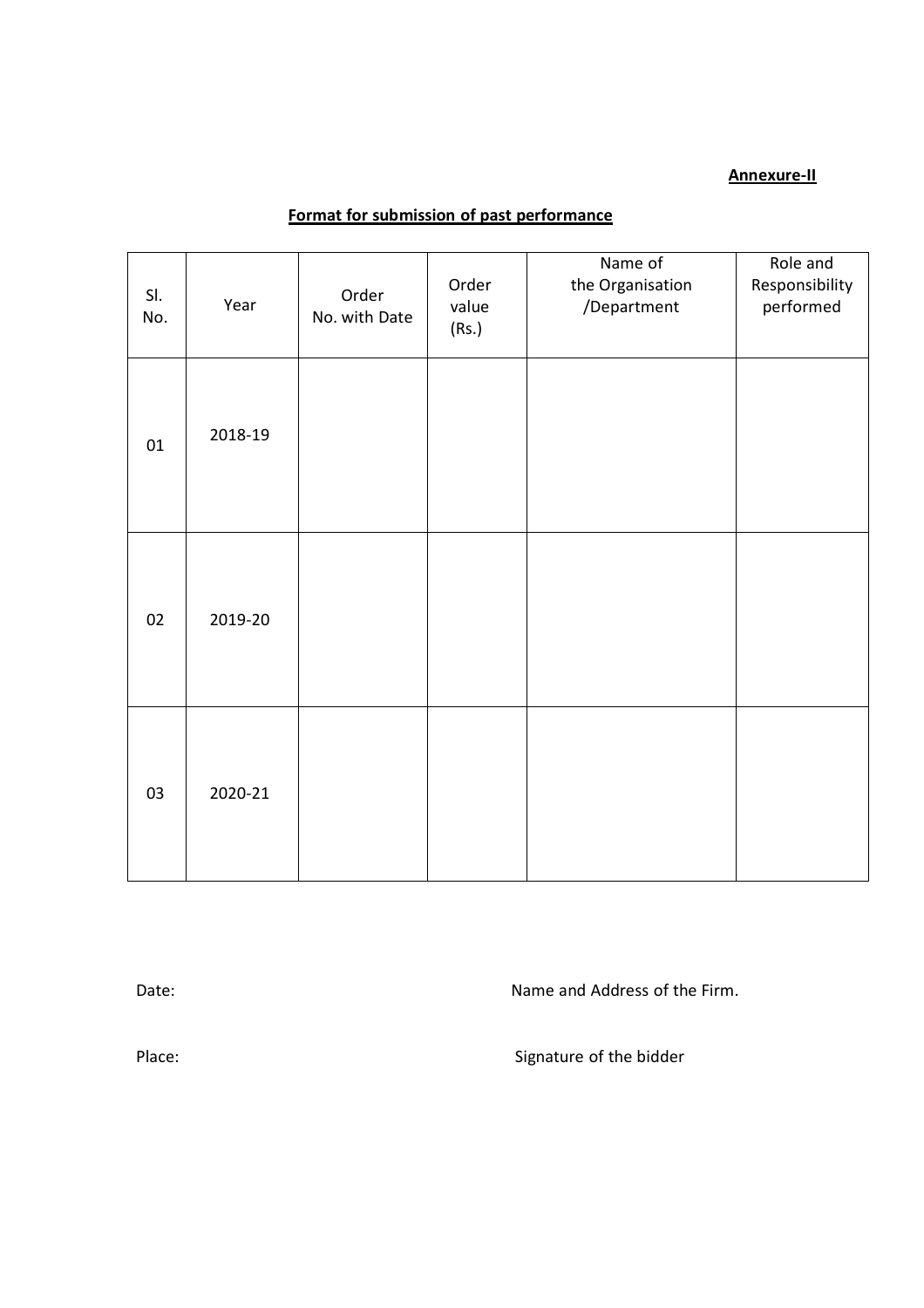#### **Annexure-III**

| SI.                     | <b>Information Desired</b>                                                                                                                                      | <b>Document</b><br><b>Submitted</b> |  |            |           | Page |
|-------------------------|-----------------------------------------------------------------------------------------------------------------------------------------------------------------|-------------------------------------|--|------------|-----------|------|
| No.                     |                                                                                                                                                                 | Type of<br>Doc/                     |  | <b>Yes</b> | <b>No</b> | No.  |
| $\mathbf{1}$            | Name of the Firm/Organisation/Company                                                                                                                           |                                     |  |            |           |      |
| $\mathbf{2}$            | Address of the Firm/Organisation/Company                                                                                                                        |                                     |  |            |           |      |
| $\overline{\mathbf{3}}$ | ID Proof of the Owner of Organisation/Company/Firm                                                                                                              |                                     |  |            |           |      |
|                         | (PAN Card / Voter ID / Aadhaar Card)                                                                                                                            |                                     |  |            |           |      |
|                         |                                                                                                                                                                 |                                     |  |            |           |      |
| 4                       | Telephone No/ Mobile No. & E-mail ID                                                                                                                            |                                     |  |            |           |      |
| 5                       | Date of incorporation of establishment                                                                                                                          |                                     |  |            |           |      |
| 6                       | Details of Branches including addresses &<br>telephone No. if any                                                                                               |                                     |  |            |           |      |
| $\overline{7}$          | Status of the Bidder (registered under Act)                                                                                                                     |                                     |  |            |           |      |
|                         | (Company /Partnership /Individual /Society )                                                                                                                    |                                     |  |            |           |      |
| 8                       | PAN Number of Bidder (Copy enclosed)                                                                                                                            |                                     |  |            |           |      |
| 9                       | Experience Details (Annexure II)                                                                                                                                |                                     |  |            |           |      |
| 10                      | Self-attested photocopy of GST Registration Certificate                                                                                                         |                                     |  |            |           |      |
| 11                      | Undertaking regarding the firm not been charge sheeted<br>or blacklisted (Format Annexure -IV)                                                                  |                                     |  |            |           |      |
| 12                      | Audited Balance Sheet, Profit & Loss A/C of last 3 Financial<br>Years or Turn-Over Certificate certified by a Chartered<br>Accountant indicating (Last 3 Years) |                                     |  |            |           |      |
| 13                      | Income Tax Returns of last 3 Financial Years                                                                                                                    |                                     |  |            |           |      |

#### **Check list of submission of Tender for development of Promotional Material**

**Name & Address of the Bidder**

**Signature with date and seal**